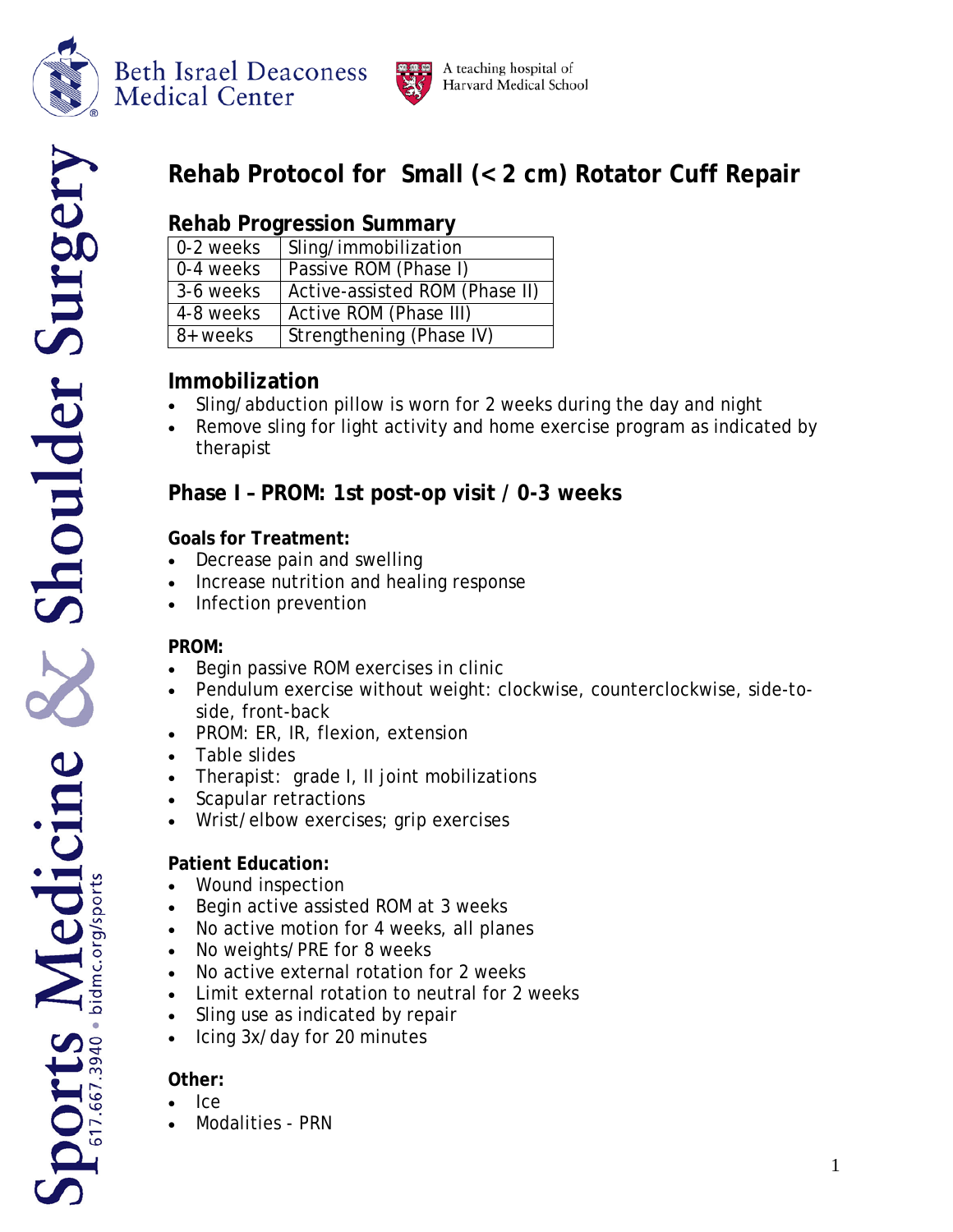

## **Beth Israel Deaconess Medical Center**



## **Phase II - Assisted-AROM: 3 weeks post-op**

## **AROM:**

- Pendulum exercises with light weight
- AAROM with cane & pulleys, to patient tolerance (flexion, abduction ER to neutral)
- Body Blade opposite hand, straight plane
- Shoulder shrugs light weight/high reps

## **Progress with:**

- Wall climbing/finger ladder
- Scar mobility
- Joint mobilizations grade I/II
- Quadruped rhythmic stabilization
- Body Blade opposite hand diagonals with trunk rotation
- Biceps curls
- Shoulder extension with Theraband
- Shoulder shrugs
- UBE active assist only

#### **Other:**

- Ice
- Modalities PRN

## **Phase III – AROM: 4 weeks post-op**

*Progression dependent on quality of repair/tissue*

## **AROM:**

- Continue with Phase II A-AROM
- AAROM exercises with cane
- AROM all planes
- UBE forward/reverse
- Scapular retraction
- Prone extension
- Supine "holds" at 90° flexion; progress to small circles
- Side-lying "holds" at 90° abduction; progress to small circles
- Isometrics <50% effort, no pain (flexion, extension, abduction, ER)
- Biceps curls/triceps extensions with light resistances, elbow at side

## **Other:**

- Ice
- Modalities PRN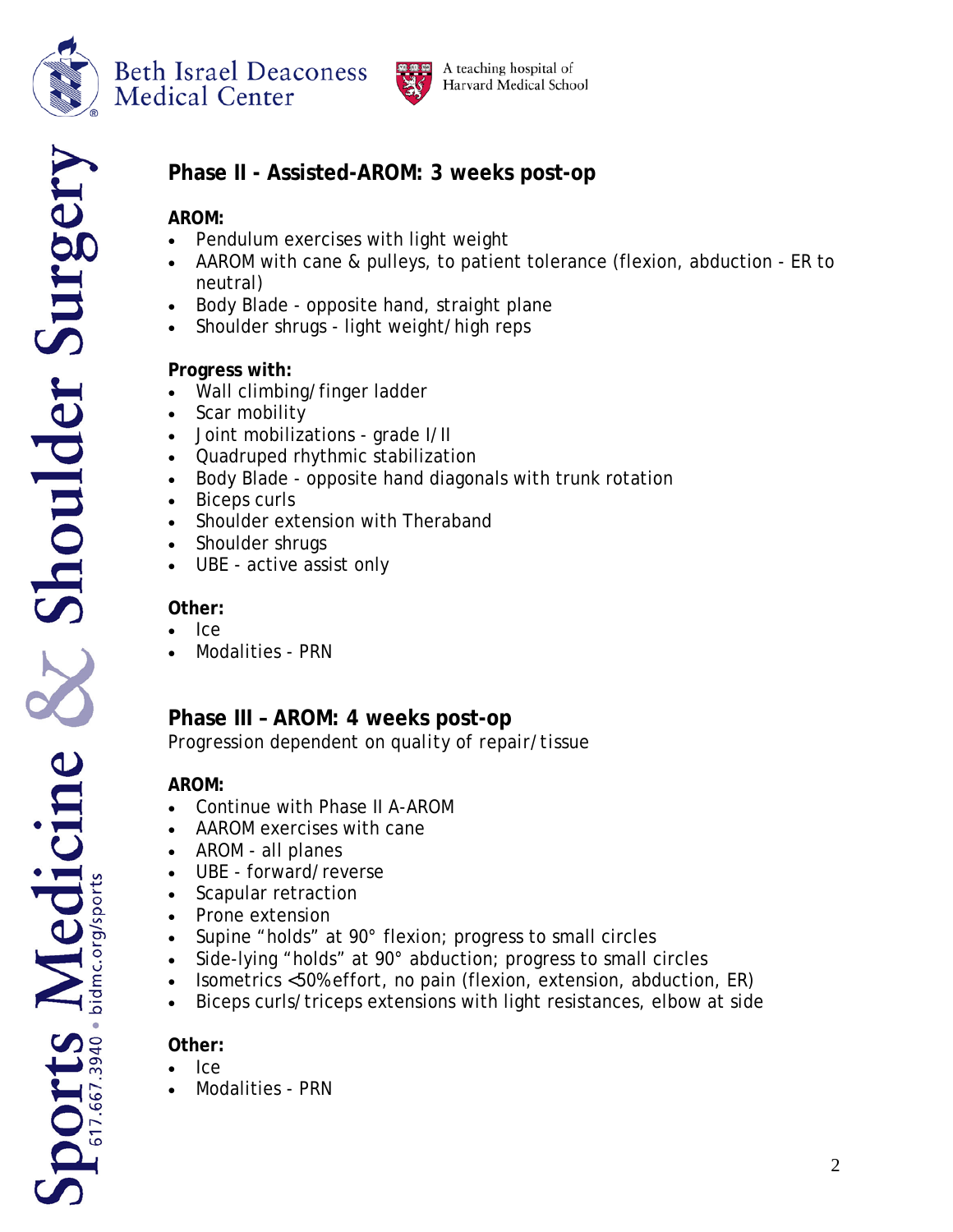



A teaching hospital of Harvard Medical School

## **Phase III – AROM: 6 weeks post-op**

*Progression dependent on quality of repair/tissue*

## **Goal:**

Should have full PROM

## **AROM:**

- Continue with Phase III exercises, no weight
- Low-weight exercise (begin at 90° and increase to full ROM):
	- o flexion/extension
	- o abduction
	- o rows
	- scaption
- Wall push-ups, wall push-ups plus
- Shoulder IR/ER with low resistance
- Scapular protraction ("serratus punch")
- Prone fly

#### **Other:**

- Ice
- Modalities PRN

## **Phase IV – Strength: 8 weeks post-op**

## **Goal**:

Should have full AROM, if not, begin passive stretch to achieve full ROM

## **Strength:**

- Body Blade, involved extremity:
	- o one-handed grip, abduction to 90°
	- o two-handed grip, flexion to 90°
- Kneeling push-ups, kneeling push-ups plus
- Step-ups in kneeling push-up position
- UBE with increased resistance
- StairMaster in quadruped at level 12-15
- Treadmill in quadruped at 1.0 mph
- Plyoball:
	- o circles, CW & CCW, 1 minute each direction
	- o squares, CW & CCW, 1 minute each direction

## **Other:**

- Ice
- Modalities PRN